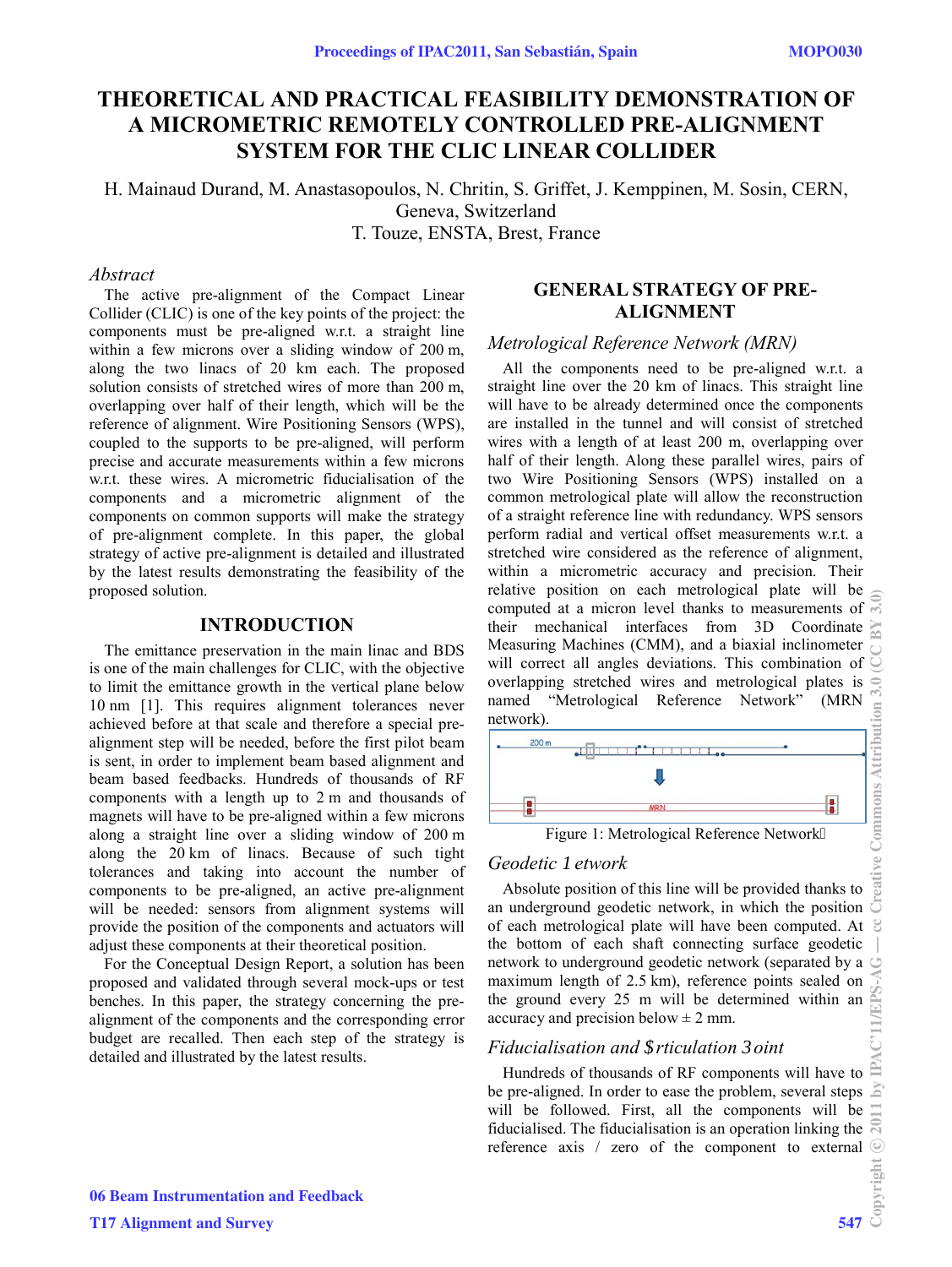alignment references (fiducials) which will allow the alignment of the component when its reference axis / zero is no longer accessible. Second, the components will be pre-aligned on common girders, with a maximum length of 2 m. Their external reference surfaces will be fastened on V-supports. The mean axis of these V-supports (corresponding within a few microns to the theoretical beam axis) will be included in a cylinder with a radius of 2.5  $\mu$ m for each girder. Third, these girders will be interlinked by an articulation point allowing a displacement in the interlink plane within 3 Degrees Of Freedom (DOF): horizontal, vertical displacements, roll. These 3 DOF will be motorized and a possibility of manual adjustment along the beam axis.

### *Support Pre-\$lignment Network (SPN)*

Each articulation point will be equipped with one WPS sensor measuring w.r.t. the MRN network and one biaxial inclinometer in order to compute the position of the articulation point at the level of the beam. The position of the coordinate systems of these sensors will be determined w.r.t. the mean axis of the V supports at the micron level during the fiducialisation of the girder assembly. The sensors coupled to the articulation points are part of the SPN network.

## *Special Ease of Main Beam (MB) S uadrupoles*

Main Beam quadrupoles and associated BPM will be pre-aligned independently from girders, according to 6 DOF with all degrees motorized except the longitudinal one [2]; the coordinate systems of 2 WPS sensors and 1 biaxial inclinometer will be determined at a micron level w.r.t. the mean mechanical axis of BPM and MB quadrupole, allowing to determine the position of both components very accurately and precisely.



Figure 2: Configuration of alignment systems0

# *Budget of \$lignment (rrors*

As a summary, the budget of errors concerning the MB components is detailed in the table below:

Table 1: Dudget of Clignment Grrors0

| <b>Steps</b>                                       | RF<br>structures | MВ<br>quad |
|----------------------------------------------------|------------------|------------|
| (a) Zero of component to fiducials                 | $5 \mu m$        | $10 \mu m$ |
| (b) Fiducials to sensor interface on<br>support    | $5 \mu m$        | $5 \mu m$  |
| (c) Sensor interface to sensor zero                | $5 \mu m$        | $5 \mu m$  |
| (d) Sensor measurement w.r.t<br>straight reference | $5 \mu m$        | $5 \mu m$  |
| (e) Stability, knowledge of straight<br>reference  | $10 \mu m$       | 10 µm      |
| Total error budget $(1\sigma)$                     | 14 µm            | 17 µm      |

# **GEODETIC NETWORK**

A geodetic network will be first installed on surface, with points close to the pits and visible from the tunnel, determined through GPS measurements within  $\pm$  1 mm. The link between surface and underground tunnel will be performed through the pits using a combination of several methods: 3D triangulation and trilateration coupled with measurements on vertical plumb wires. In 2010, studies were undertaken in order to validate these methods on an LHC pit: PM32 with a depth of 65 m. The precision of each method tested appeared to be around 0.1 mm, with an accuracy of 0.5 mm.

In order to limit systematic errors associated with each method, a combination of methods will be coupled with astro zenithal measurements. This should guarantee an absolute position in the tunnel at the bottom of each shaft within  $\pm 2$  mm (for a shaft depth around 120 m).

Simulations were undertaken in 2009 concerning the propagation error due to the measurement uncertainties of the alignment systems, with rather pessimistic hypotheses: a precision of points at the bottom of the pits of  $\pm$  2 mm, a calibration of metrological plates within  $\pm$  5 µm, a distance between pits of 3.5 km and wires 400 m long. A standard deviation of  $3.6 \mu m$  over 200 m of sliding windows was computed [3].

### **MRN NETWORK**

In order to study precision and accuracy of overlapping wires, a dedicated facility was installed in an old tunnel over a length of 140 m [4]. In 2009, the measurements of alignment systems were studied during a 33 days period. After final adjustment of all the readings, a precision of  $2 \mu m$  rms was obtained. Then, the standard deviation of residuals was studied over one set of data:  $17 \mu m$  in radial and  $11 \mu m$  in vertical. The results will be improved: linearity problems in some WPS sensors were detected and are being solved.

Then, the network of alignment systems was modeled and simulated by the Monte Carlo method. It was divided into 10 steps simulated independently, the last step defining the positioning of one point every meter per wire. Along 140 m, the positions of these points had a mean value of 4.7  $\mu$ m and were included in a 10  $\mu$ m mean radius cylinder, in 97.5% of the cases. This corresponds to steps **(c)**, **(d)** and **(e)** in the budget of alignment errors, and demonstrates the feasibility of the solution.



 $3.0$